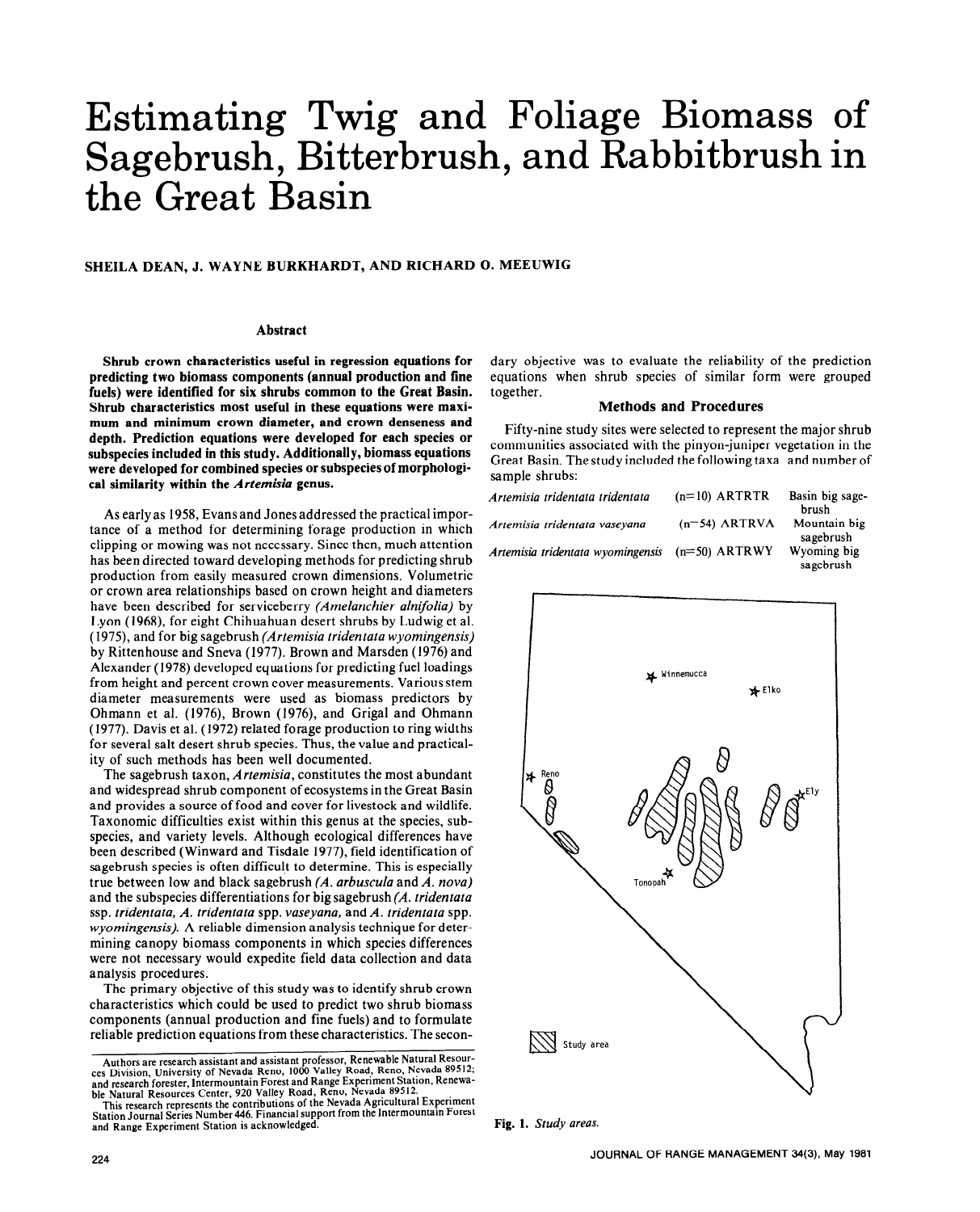| Artemisia arbuscula                               | $(n=50)$ ARAR                  | Low sagebrush                                         |
|---------------------------------------------------|--------------------------------|-------------------------------------------------------|
| Artemisia nova                                    | $(n=50)$ ARNO                  | Black sage-                                           |
| Purshia tridentata<br>Chrysothamnus viscidiflorus | $(n=49)$ PUTR<br>$(n=50)$ CHVI | brush<br><b>Bitterbrush</b><br>Green rabbit-<br>brush |

Basin big sagebrush occurs within the pinyon-juniper types in the Great Basin but only as a minor component. For this reason it was not intensively sampled  $(n=10)$ . All study sites are located in Nevada and represent variations in elevation, aspect, and topoedaphic conditions. General locations of these study sites are shown in Figure 1.

Sampling occurred from June through October of 1978. Sample shrubs were randomly selected so as to represent size and form variations at each site by means of line intersection. With this method, every second or third shrub intersecting a lOO-foot steel tape became a sample unit. An average of five shrubs were sampled per study site. For each shrub sampled, the following measurements were recorded:

- *Shrub height* (H) The vertical distance (cm) from ground level to the highest perennial portion of the shrub.
- Crown *depth* (CD) The vertical measurement (cm) of the foliated portion of the shrub crown.
- *Maximum diameter* (MX) The horizontal distance (cm) along the widest axis of the shrub crown.
- *Minimum diameter* (MN) The horizontal distance (cm) along the narrowest axis of the shrub crown.
- Crown denseness  $(D)$  The ocular estimated percent of foliage within the shrub crown.
- *Number of basal stems (NS) -The* number of supportive, live stems at ground level.

*Basal stem diameter* (SD)- The root crown diameter (cm) at ground level.

The ocular estimates of crown denseness were compared to crown denseness ratings obtained by point sampling within a shrub crown. Forty percent of the sample shrubs in this study (two out of five at each site) were point sampled after the ocular estimate of crown denseness had been made. For the purpose of point sampling, crown denseness was defined as the percent of points within the crown which intercepted foliage. Sampling occurred along the maximum and minimum diameter of the shrub crown using a frame with points 2.5 cm apart. Sampling intensity varied with shrub size and averaged 40 points per shrub crown. The crown denseness estimates from point sampling were compared to the ocular estimates by means of a T-test.

The shrubs were then cut down at ground level and the number of growth rings were recorded when determinable. At this point, all twigs, live and dead, were clipped at a 6mm diameter and placed in paper bags for return to the laboratory.

The samples were oven-dried at 100° C for a 24-hour period. Following drying, the twigs and leaves in each sample were separated into two biomass components. The first consisted of all twigs 6mm or less in diameter plus all leaves. This component represented the fine fuel biomass of the sample shrub as used by the U.S. Forest Service (Demming et al. 1978). Secondly, live twigs 3mm or less in diameter and all leaves were separated from the sample and weighed. This size fraction was used as an objective approximation of the annual production of the sample shrub.

The O-6mm and O-3mm oven-dried weights (g) became the dependent variables in forward step-wise regression analyses to identify those independent crown measurements that are helpful in predicting the fine fuel and annual biomass components, respectively. All analyses were conducted at the  $\infty = .05$ significance level. The inclusion of variables into a model was terminated at the point where the beta coefficient became insignificant in the equation. The following four general models were evaluated:

| Model I | Model II    | Model III   | Model IV          |
|---------|-------------|-------------|-------------------|
| x,y     | $ln(x)$ , y | $x, \ln(y)$ | $ln(x)$ , $ln(y)$ |

where x represents the independent variables and y represents the dependent variables. Scatter diagrams for all independent/dependent variable combinations were initially constructed to analyze their linear relationships and to aid in the construction of an appropriate regression model.

#### **Results and Discussion**

The criteria for evaluation of the various regression models were the coefficient of determination  $(R^2)$ , which measures the linear strength of a function, and the standard error of the estimate  $(Sy.x)$ , which in log-log models very closely approximates the coefficient of variation. In all cases, model IV (In(x), In(y)) performed the best on the basis of our selection criterion. Prediction equations with their associated  $R<sup>2</sup>$  and standard error terms are given in Table 1. Reliable equations resulted from the log-log model with  $R^2$ 's ranging from .81 for the fine fuel equation for green rabbitbrush to .95 for the fine fuel equation for low sagebrush. Except for rabbitbrush, the fuel component equations were consistently better than the annual production equations with higher  $R^2$  values and lower  $Sy.x$ .

Excluding the fine fuel equation for rabbitbrush ( $Sy.x = .45$ ), the standard errors were reasonably low, ranging from .22 for the fine fuel equation for low sagebrush to .38 for the annual production equation for black sagebrush and Wyoming big sagebrush. Maximum and minimum diameters and crown depth and denseness were the variables most often used in the equations.

Due to similarities in growth form within the sagebrush complex it is often difficult to distinguish between different sagebrush species and varieties on the basis of morphology alone. These distinctions become even more difficult in ecotones where the transition of one Artemisia species or variety to another occurs. Dissension even occurs among taxonomists in regard to the number of subdivisions and taxonomic ranks for the *Artemisia*  taxon (Winward and Tisdale 1977). For these reasons, it would be desirable to formulate prediction equations for which these species distinctions would not be necessary. Based on the assumption that standing biomass is a function of crown size and denseness rather than shrub species, which is a function of site characteristics, this should be possible. When the data for the various species and subspecies of sagebrush were combined and analyzed (Arar  $+$ Arno; Artrva + Artrwy + Artrtr; total *Artemisia* spp.), the new equations resulted in negligible losses in prediction reliability with regard to the  $R^2$  and  $Sy.x$ . These equations and their associated  $R^2$ and  $Sy.x$  are given in Table 2 for comparison with individual species equations (Table 1). Essentially, the same variables (maximum and minimum diameters, crown depth and denseness) were important. *R2's* range from .85 for the annual production component for the big sage complex and the combination of all sagebrush to .94 for the fine fuel component for the low sage-black sage combination.

The ecological differences between sagebrush vegetation types are important to recognize in terms of analyzing site potentials and conditions. For these reasons sagebrush species and sub-species differentiations should be made as accurately as possible. However, in cases where biomass determination is desired, the combination equations would be useful. Shrub identification to genus alone expedites this kind of data collection and eliminates identification error by inexperienced field crews. This, in turn, results in easier analysis and more accurate results.

The comparison of the crown estimate data with the point sampled density data revealed that the means of the two data sets were not significantly different ( $\alpha = .01$ ). This indicates that the point sampling procedure served as a successful technique for calibrating ocular estimates and resulted in consistent estimation of the crown denseness. The calibration of ocular estimates is important to minimize inconsistencies of density estimates made by an individual over a period of time or between different estimators. Consistency of density estimates is more important than tors. Consistency or density commutes to more imperium that accurac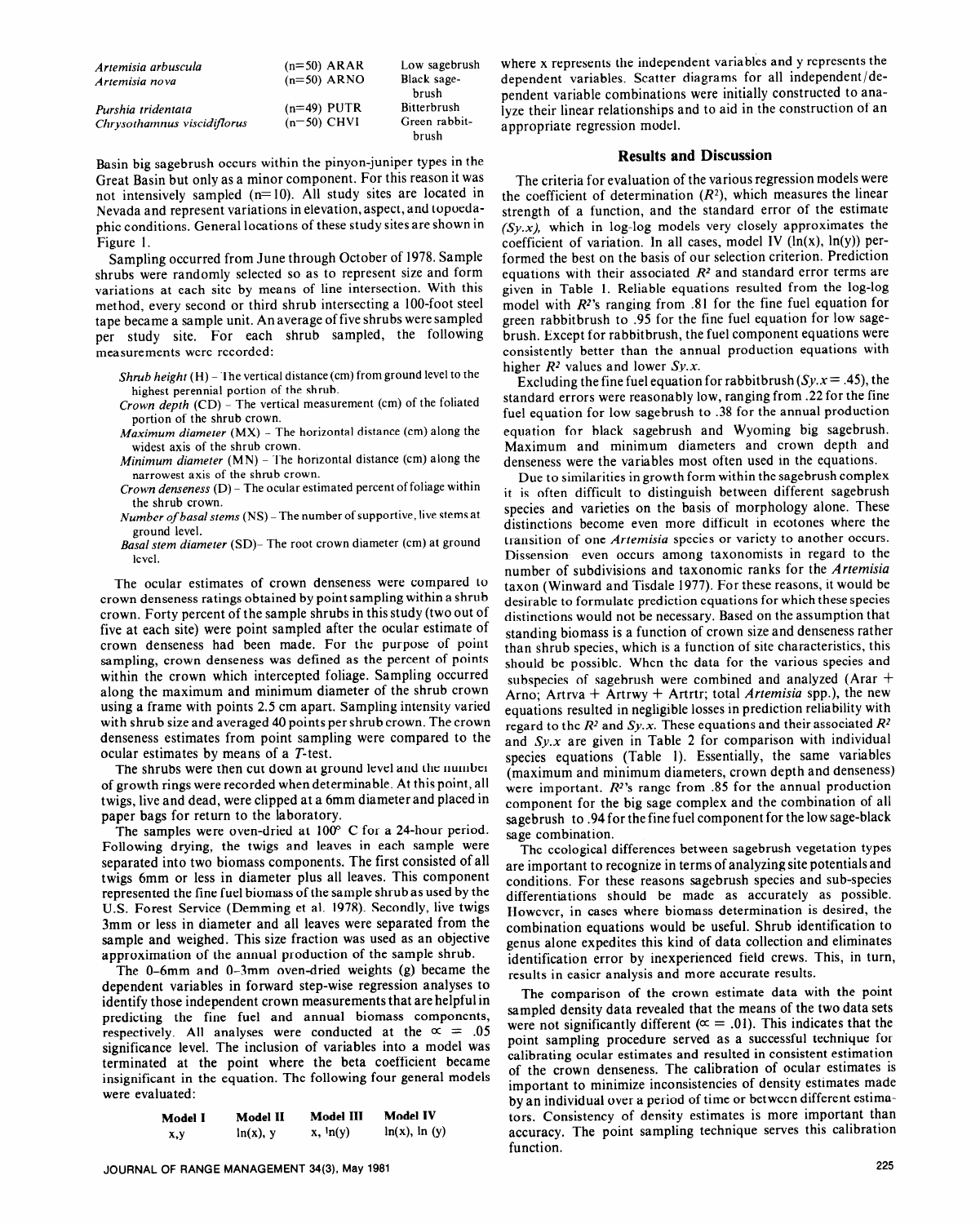**Table 1. Fine fuel and annual production prediction equations for five shrub species.** 

| Species equations                                                                                                        | R <sup>2</sup> | Sy.x |
|--------------------------------------------------------------------------------------------------------------------------|----------------|------|
| Artemisia arbuscula (50 observations)                                                                                    |                |      |
| $\ln$ (FUEL) = -4.04 + 1.07 ( $\ln(MX)$ ) + .82 ( $\ln(MN)$ ) + .30 ( $\ln(D)$ ) + .24 ( $\ln(SD)$ ) <sup>1</sup>        | .95            | .22  |
| Ln (BIOM) = -4.22 + .94 (ln(MN)) + .60 (ln(MX)) + .47 (ln(D)) + .29 (ln(SD))                                             | .93            | .27  |
| <i>Artemisia nova</i> (50 observations)                                                                                  |                |      |
| $\ln$ (FUEL) = -3.77 + .68 ( $\ln(MX)$ ) + .53 ( $\ln(MN)$ ) + .69 ( $\ln(CD)$ ) + .41 ( $\ln(SD)$ ) + .23 ( $\ln(D)$ )  | .93            | .24  |
| $\ln$ (BIOM) = -5.75 + .21 ( $\ln(MX)$ ) + .86 ( $\ln(D)$ ) + .58 ( $\ln(MN)$ ) + .72 ( $\ln(SD)$ ) + .55 ( $\ln(CD)$ )  | .83            | .38  |
| Artemisia tridentata vaseyana (54 observations)                                                                          |                |      |
| $ln (FUEL) = -4.94 + .63 (ln(MX)) + .59 (ln(MN)) + .39 (ln(CD)) + .42 (ln(SD)) + .41 (ln(D)) + .33 (ln(H))$              | .92            | .25  |
| $\ln$ (BIOM) = -6.34 + .82 ( $\ln(MN)$ ) + .76 ( $\ln(MX)$ ) + .70 ( $\ln(D)$ ) + .42 ( $\ln(CD)$ )                      | .85            | .32  |
| Artemisia tridentata wyomingensis (50 observations)                                                                      |                |      |
| $ln (FUEL) = -4.45 + 1.25 (ln(MX)) + .59 (ln(MN)) + .35 (ln(H)) + .22 (ln(D))$                                           | .89            | .28  |
| $ln (B IOM) = -8.79 + 1.16 (ln(MX)) + 1.05 (ln(D)) + .65 (ln(CD)) + .39 (ln(MN))$                                        | .86            | .38  |
| <i>Purshia tridentata</i> (49 observations)                                                                              |                |      |
| $\ln$ (FUEL) = -6.12 + 1.24 ( $\ln(MX)$ ) + .30 ( $\ln(SD)$ ) + .47 ( $\ln(D)$ ) + .53 ( $\ln(CD)$ ) + .41 ( $\ln(MN)$ ) | .91            | .34  |
| $\ln$ (BIOM) = -7.40 + 1.49 ( $\ln(MX)$ + .74 ( $\ln(D)$ ) + 1.28 ( $\ln(CD)$ ) + .64 ( $\ln(H)$ )                       | .84            | .37  |
| Chrysothamnus viscidiflorus (50 observations)                                                                            |                |      |
| $\ln$ (FUEL) = -4.47 + .99 ( $\ln(MN)$ ) + .87 ( $\ln(MX)$ ) + .60 ( $\ln(D)$ )                                          | .81            | .45  |
| $ln (B IOM) = -6.45 + .79 (ln(MN)) + .83 (ln(MX)) + .69 (ln(D)) + .41 (ln(CD))$                                          | .86            | .33  |

| Equation abbreviations: | $MX - maximum diameter (cm)$<br>$MN - minimum diameter (cm)$<br>$H - shrub height (cm)$ | $D$ – crown denseness $(\%)$<br>SD - basal stem diameter (cm)<br>FUEL - up to 6mm diameter twigs (weight - $g$ ) |
|-------------------------|-----------------------------------------------------------------------------------------|------------------------------------------------------------------------------------------------------------------|
|                         | $NS$ – number of basal stems<br>$CD$ – crown depth (cm)                                 | $B IOM - up to 3mm diameter twigs (weight - g)$                                                                  |

The concept of an objective, definitive point for separating annual production has practical implications in terms of consistency in sampling. Annual twig production is not easily recognized for all species, especially as the growing season progresses. The 3mm twig diameter component used in this study was an objective approximation of the average annual biomass produced by the sample shrubs. It was apparent that this size class did in fact closely approximate the 1978 twig and foliage production for bitterbrush and sagebrush. However, this is an area which deserves further research.

In contrast to sagebrush and bitterbrush, the 3mm twig diameter did not appear to be a meaningful separation point for the current production of rabbitbrush. In the study area, green rabbitbrush produces a multitude of stems, most of which are less than 3 mm in diameter at the root crown. Over-winter observation of rabbitbrush reveals that these stems are perennial and are not the result of one-year's growth. Because the majority of the sample twigs fell into the O-3mm size class, there was little difference in the weights of the two biomass components. This accounts for the similarity of the prediction equations for the two biomass classes of rabbitbrush. The twig diameter increment for annual production is not known and is probably less consistent than that for bitterbrush and sagebrush.

There are certain inherent problems with sampling for shrub biomass over a 3 to 4 month period. However, such a duration is sometimes unavoidable and necessary to obtain adequate sample sizes. Problems arise with plant phenology and desiccation. Sampling early within the growing season may produce underestimates of the annual production increment in that production is still incomplete. On the other hand, sampling late in the field season can also result in underestimates of the annual production due to desiccation and leaf losses from summer drought. The sampling in this study was first conducted at the lower elevations and on the earlier vegetation types (Artrwy, Arno). With later sampling it became more important to catch leaves that fell off during the sampling procedure. Although sampling at both times resulted in

|  | Table 2. Fine fuel and annual production prediction equations for various combinations of sagebrush species. |  |  |  |
|--|--------------------------------------------------------------------------------------------------------------|--|--|--|
|  |                                                                                                              |  |  |  |

| Species equations                                                                                                     |                                                                                                            | $R^2$ | Sy.x |
|-----------------------------------------------------------------------------------------------------------------------|------------------------------------------------------------------------------------------------------------|-------|------|
|                                                                                                                       | Artemisia arbuscula and A. nova (100 observations)                                                         |       |      |
| $\ln$ (FUEL) = -3.96 + .95 ( $\ln(MX)$ ) + .62 ( $\ln(MN)$ ) + .37 ( $\ln(CD)$ ) + .26 ( $\ln(SD)$ ) + .26 $\ln(D)$ ] |                                                                                                            |       | .24  |
|                                                                                                                       | $\ln(BIOM) = -5.14 + .72 (\ln(MN)) + .51 (\ln(SD)) + .77 (\ln(D)) + .60 (\ln(MX))$                         | .86   | .35  |
|                                                                                                                       | Artemisia tridentata tridentata, vaseyana, and wyomingensis (114 observations)                             |       |      |
|                                                                                                                       | $\ln$ (FUEL) = -4.11 + .84 ( $\ln(MX)$ ) + .61 ( $\ln(MN)$ ) + .50 ( $\ln(CD)$ ) + .28 ( $\ln(SD)$ )       | .90   | .29  |
|                                                                                                                       | $ln (B IOM) = -8.24 + .92 (ln(MX)) + 1.0 (ln(D)) + .65 (ln(MN)) + .58 (ln(CD))$                            | .85   | .36  |
| Total Artemisia's (214 observations)                                                                                  |                                                                                                            |       |      |
|                                                                                                                       | In (FUEL) = -3.86 + .88 (ln(MX)) + .64 (ln(MN) + .37 (ln(CD)) + .27 (ln(D)) + .28 (ln(SD))                 | .92   | .27  |
|                                                                                                                       | $ln(BIOM) = -6.70 + .66 (ln(MN)) + .69 (ln(MX)) + .87 (ln(D)) + .47 (ln(CD)) + .11 (Ln(NS)) + .15(ln(SD))$ | .85   | .37  |
| <i><b>Equation abbreviations:</b></i>                                                                                 | $MX - maximum diameter (cm)$                                                                               |       |      |
|                                                                                                                       | $MN - minimum diameter (cm)$                                                                               |       |      |
|                                                                                                                       | $H -$ shrub height (cm)                                                                                    |       |      |
|                                                                                                                       | NS – number of basal stems                                                                                 |       |      |
|                                                                                                                       | $CD$ – crown depth (cm)                                                                                    |       |      |
|                                                                                                                       | $D$ – crown denseness $(\%)$                                                                               |       |      |
|                                                                                                                       | $SD - basal$ stem diameter (cm)                                                                            |       |      |
|                                                                                                                       | FUEL - up to 6mm diameter twigs (weight - g)                                                               |       |      |
|                                                                                                                       | $B IOM - up to 3mm diameter twigs (weight - g)$                                                            |       |      |